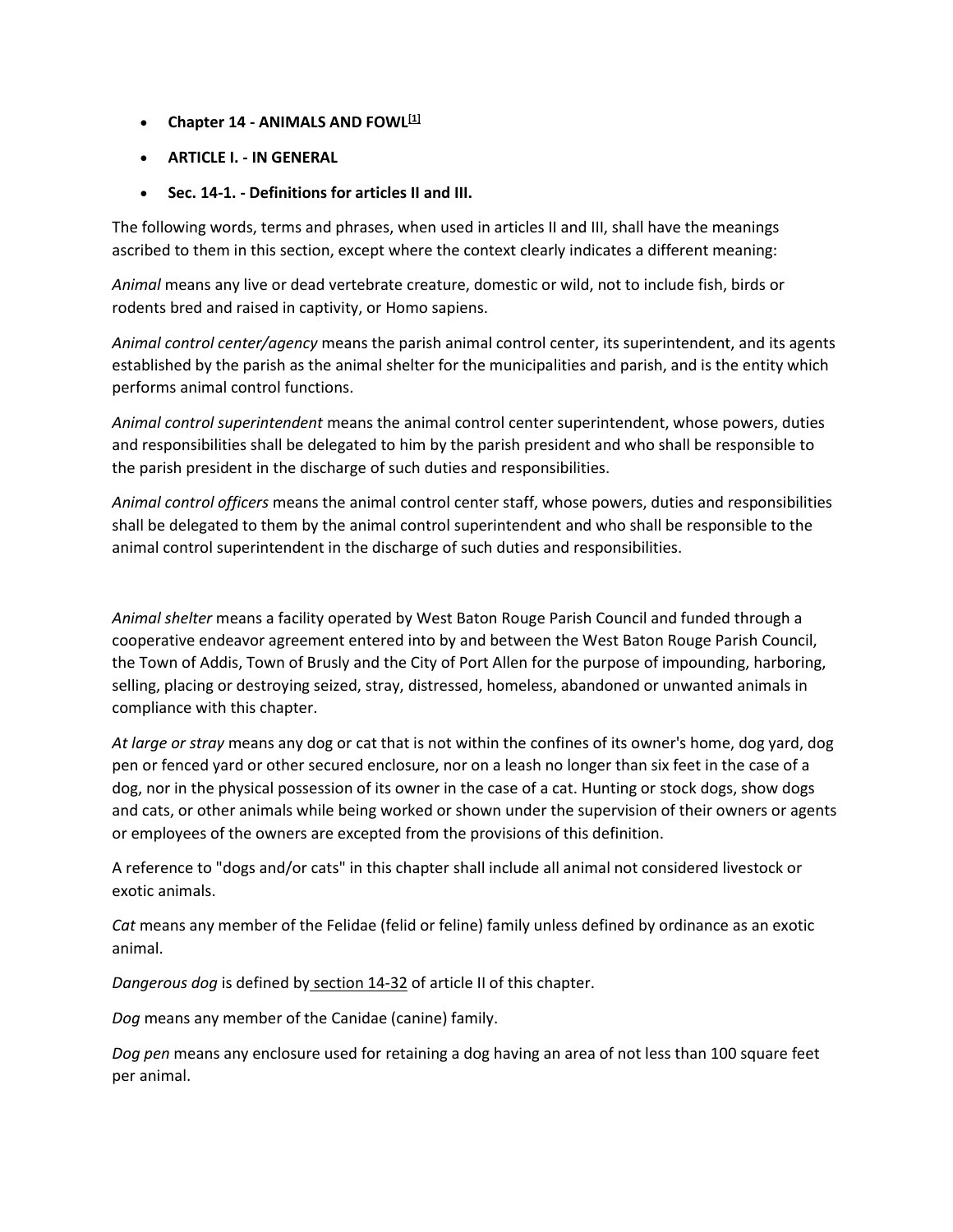*Impounded* means taken into the custody of the parish animal control center where the dangerous or vicious dog is found or taken into custody or taken into custody for any other reason provided under this article.

*Inoculate* means the administration of an anti-rabies vaccine in accordance with the latest compendium of animal rabies vaccines and recommendations for immunizations published by the National Association of State Public Health Veterinarians.

*Livestock* means any quadruped livestock; i.e. horse, equine, pony, cow, bull, ox, mule, donkey, bovine, sheep, hog, pig, goat, llama, or alpaca. Livestock also means any barnyard fowl, i.e. chicken, guinea fowl, avian species, geese, bird, ducks, emu, turkey, or peacock.

*Nuisance by any animal or any livestock* means damaging, soiling, defiling or defacing property other than its owner's by any animal or livestock; excessive barking or noise making by any animal or livestock; molesting, threatening, attacking, biting a human being or interfering with persons on private or public property by any animal or livestock; chasing movables by any animal or livestock; animal or livestock depositing or leaving manure on property not owned or leased by the owner of the animal or livestock; animal or livestock attacking other domestic animals; and disturbing or turning over garbage containers by any animal or livestock; and any animal or livestock being kept, possessed and maintained in [a] manner that is grossly inadequate to sustain the health of the animal or livestock; or the animal or livestock is kept, possessed and maintained in such a manner that the odors emitted by the animal or livestock prevents the peaceable enjoyment of the adjoining land by its owner or tenant; or keeping, possessing or maintaining livestock in violation of the West Baton Rouge Parish Zoning ordinance; or keeping, possessing or maintaining a dog declared dangerous or vicious in violation of [section 14-32.](https://library.municode.com/la/west_baton_rouge_parish/codes/code_of_ordinances?nodeId=PTIICOOR_CH14ANFO_ARTIIDOCA_DIV1GE_S14-32DAVIDO)

*Owner* means any person having a right of property or custody of an animal or who keeps or harbors or finds and knowingly permits the animal to remain on or about his premises.

*Parish* means the Parish of West Baton Rouge.

*Person* means any individual, corporation, partnership, organization or institution commonly recognized by law as a unit.

*President* means the West Baton Rouge Parish President.

*Secure enclosure* means a fence or structure suitable to prevent the entry of young children, and which is suitable to confine a dangerous dog in conjunction with other measures which may be taken by the owner of the dog. The enclosure shall be designed in order to prevent the animal from escaping.

*Serious bodily injury* means bodily injury which involves unconsciousness, extreme physical pain or protracted and obvious disfigurement, or protracted loss or impairment of the function of a bodily member, organ, or mental faculty, or a substantial risk of death.

*State* means [the] state of Louisiana, the United States, the District of Columbia, Commonwealth of Puerto Rico, the Virgin Islands, Guam, American Samoa, or any other territory or possession of the United States.

*Tag* means a metal disc when applied to a dog and a metal or an identifying collar when applied to a cat or microchip for identification purposes implanted under the skin of a dog, cat or other animal.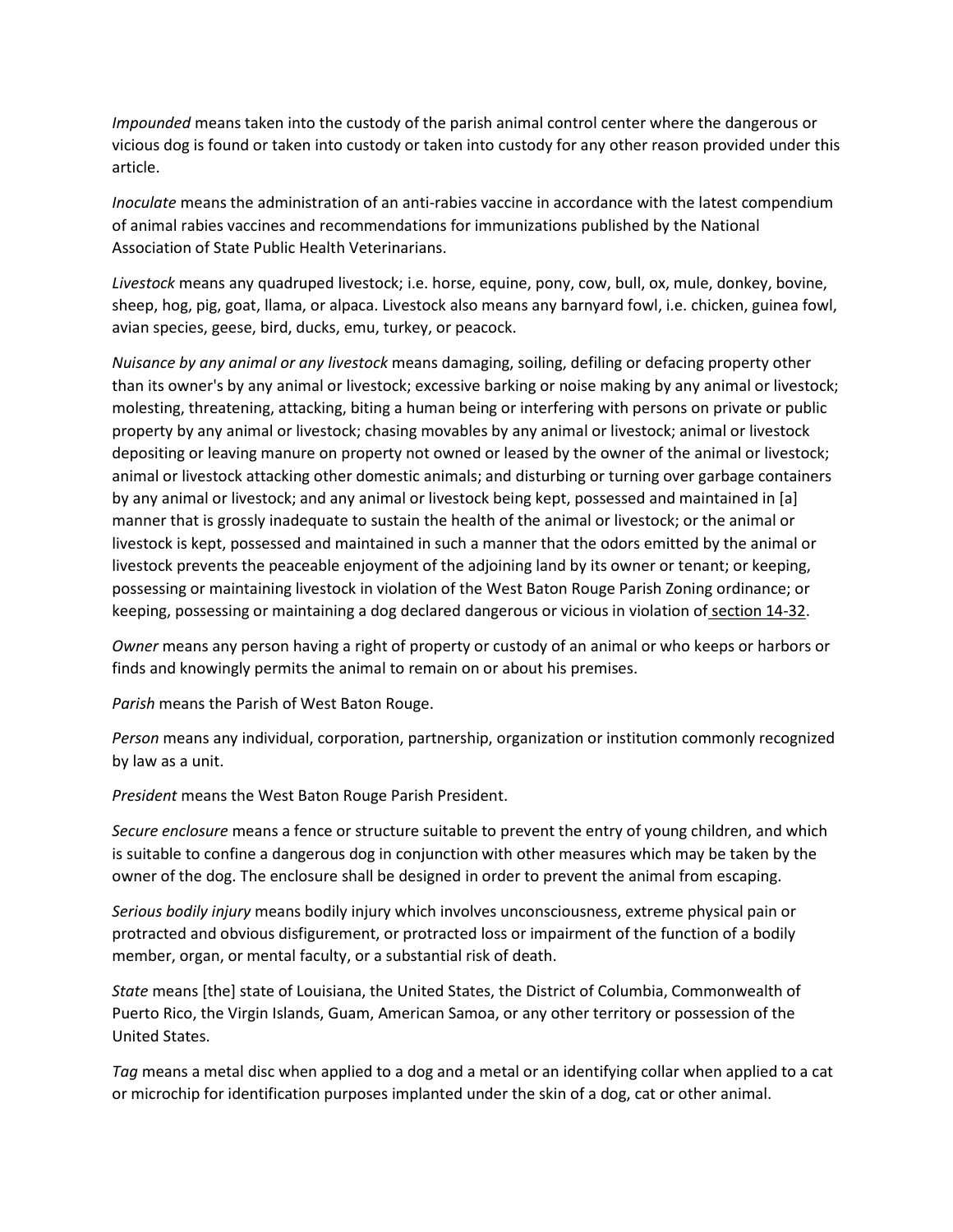*Veterinarian* means any licensed veterinary practitioner.

*Vicious dog* is defined by [section 14-32](https://library.municode.com/la/west_baton_rouge_parish/codes/code_of_ordinances?nodeId=PTIICOOR_CH14ANFO_ARTIIDOCA_DIV1GE_S14-32DAVIDO) of article II of this chapter.

(Ord. No. 5-2010, 4-8-2010)

- **Secs. 14-2—14-25. - Reserved.**
- **ARTICLE II. - DOGS AND CATS**
- **DIVISION 1. - GENERALLY**
- **Sec. 14-26. - Reserved.**

**Editor's note—** Ord. No. 5-2010, adopted Apr. 8, 2010, repealed [§ 14-26](https://library.municode.com/la/west_baton_rouge_parish/codes/code_of_ordinances?nodeId=PTIICOOR_CH14ANFO_ARTIIDOCA_DIV1GE_S14-26RE) in its entirety. Former [§ 14-](https://library.municode.com/la/west_baton_rouge_parish/codes/code_of_ordinances?nodeId=PTIICOOR_CH14ANFO_ARTIIDOCA_DIV1GE_S14-26RE) [26](https://library.municode.com/la/west_baton_rouge_parish/codes/code_of_ordinances?nodeId=PTIICOOR_CH14ANFO_ARTIIDOCA_DIV1GE_S14-26RE) pertained to definitions. See Code Comparative Table for derivation.

### **Sec. 14-27. - Requirements for possession.**

No person shall own, keep or harbor a dog or cat within the parish without having:

(1) The dog or cat inoculated for rabies annually or tri-annually by a licensed veterinarian;

(2) The dog or cat's information and description registered with a licensed veterinarian upon inoculation.

(3) Tagged, microchip implanted or licensed the dog or cat as hereinafter specified.

(Code 1973, § 5-2; Mo. of 10-10-1985; Ord. No. 17-2009, 3-26-2009; Ord. No. 5-2010, 4-8-2010)

### **Sec. 14-28. – Rabies Certification (Tag).**

*Duty of owner.* It shall be the duty of the owner to obtain and to retain at all times proof of rabies inoculation and a tag issued by the animal control center from a licensed veterinarian. The proof of rabies inoculation shall give the name and address of the owner; a description of the dog or cat by sex, color, estimated approximate age and weight; and the breed of the dog or cat if known; and the animal control center shall record all such information, if available, upon impoundment. The rabies tag shall be securely fastened at all times to a collar or harness and worn at all times by the dog or cat for which the tag was issued. Hunting or stock dogs, show dogs and cats while being worked, conditioned and/or shown under the supervision of their owner or agents or employees of the owner are excepted from wearing the above-stated tag.

- A. *Annual tag fees.* The annual fee for a rabies tag, dangerous dog tag plus microchip, and implanted microchip shall be set by the parish president, the animal control superintendent, and a resolution ratified by the parish council.
- B. *Renewal period.* The renewal period for rabies inoculation shall be annually or tri-annually on the original month it was given. The renewal period for a rabies tag issued by the animal control center shall be yearly.
- C. *Time period for rabies inoculation/tag.* Residents acquiring dogs or cats that do not have current proof of inoculation (rabies tag), must obtain proof of inoculation and a rabies tag issued by the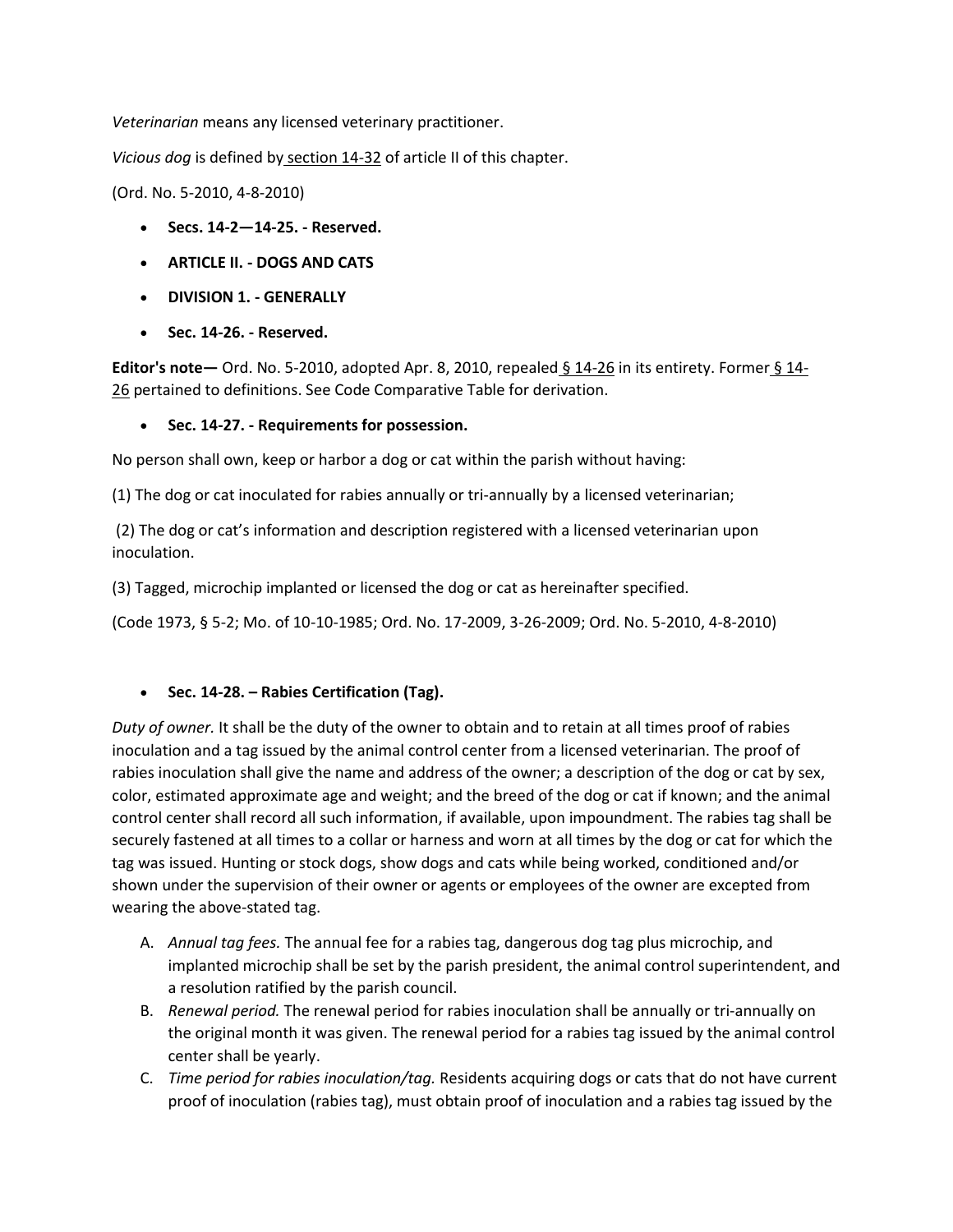animal control center from a licensed veterinarian within 30 days after acquiring the animal. New residents must obtain proof of rabies inoculation and a rabies tag issued by the animal control center from a licensed veterinarian within 30 days of establishing residence in the parish. Failure to obtain proof of rabies inoculation and a rabies tag issued by the animal control center from a licensed veterinarian as herein provided, is deemed to be no or out of date rabies certification.

- D. *Newborn dogs or cats.* Owners of newborn dogs or cats must obtain proof of inoculation and a rabies tag issued by the animal control center from a licensed veterinarian within four months from the date of birth. Failure to obtain proof of rabies inoculation and a rabies tag issued by the animal control center from a licensed veterinarian as herein provided, is deemed to be no or out of date rabies certification.
- E. *Dogs or cats kept by chartered medical colleges, etc.* The requirements imposed by [section 14-](https://library.municode.com/la/west_baton_rouge_parish/codes/code_of_ordinances?nodeId=PTIICOOR_CH14ANFO_ARTIIDOCA_DIV1GE_S14-27REPO)  $27(2)$  $27(2)$  and subsection (b) of this section shall not apply to dogs or cats kept by regularly chartered medical colleges, veterinary schools or other educational or scientific institutions to be used for scientific purposes; or veterinary hospitals or public control center; or dogs used for law enforcement; Seeing Eye, hearing or to assist handicapped, specially trained.
- F. *Tags.* The parish shall provide, for a cost, rabies tags and may also provide microchips to area veterinarians. The cost shall be determined by the parish president, the animal control superintendent, and a resolution ratified by the parish council.
- G. *Failure to inoculate a dog or cat.* Persons failing to obtain a rabies inoculation and a rabies tag issued by the animal control center from a licensed veterinarian for a dog or cat as specified in this section shall be subject to the fines, fees and penalties as established by sections [14-28,](https://library.municode.com/la/west_baton_rouge_parish/codes/code_of_ordinances?nodeId=PTIICOOR_CH14ANFO_ARTIIDOCA_DIV1GE_S14-28RE) [14-](https://library.municode.com/la/west_baton_rouge_parish/codes/code_of_ordinances?nodeId=PTIICOOR_CH14ANFO_ARTIIDOCA_DIV1GE_S14-36PE) [36](https://library.municode.com/la/west_baton_rouge_parish/codes/code_of_ordinances?nodeId=PTIICOOR_CH14ANFO_ARTIIDOCA_DIV1GE_S14-36PE) and 14-57.

(Code 1973, § 5-3; Mo. of 10-10-1985; Mo. of 7-17-1986; Ord. No. 5-2010, 4-8-2010)

## **Sec. 14-29. - Registration tags.**

(a) *Unlawful to use for animal other than one for which issued.* It shall be unlawful for any person to attach the tag issued to any dog or cat other than the dog or cat for which it was issued or to implant a microchip issued in any dog or cat other than the dog or cat for which it was issued.

(b) *Recognition of tags issued by other parishes.* The animal control center shall recognize tags or microchips issued by legal licensing authorities of other governmental agencies of this state, provided the animal owner is able to produce a certificate of registration and/or license which has been issued within one year by such legal licensing authority of another parish of this state.

(Code 1973, § 5-4; Mo. of 10-10-1985; Ord. No. 5-2010, 4-8-2010)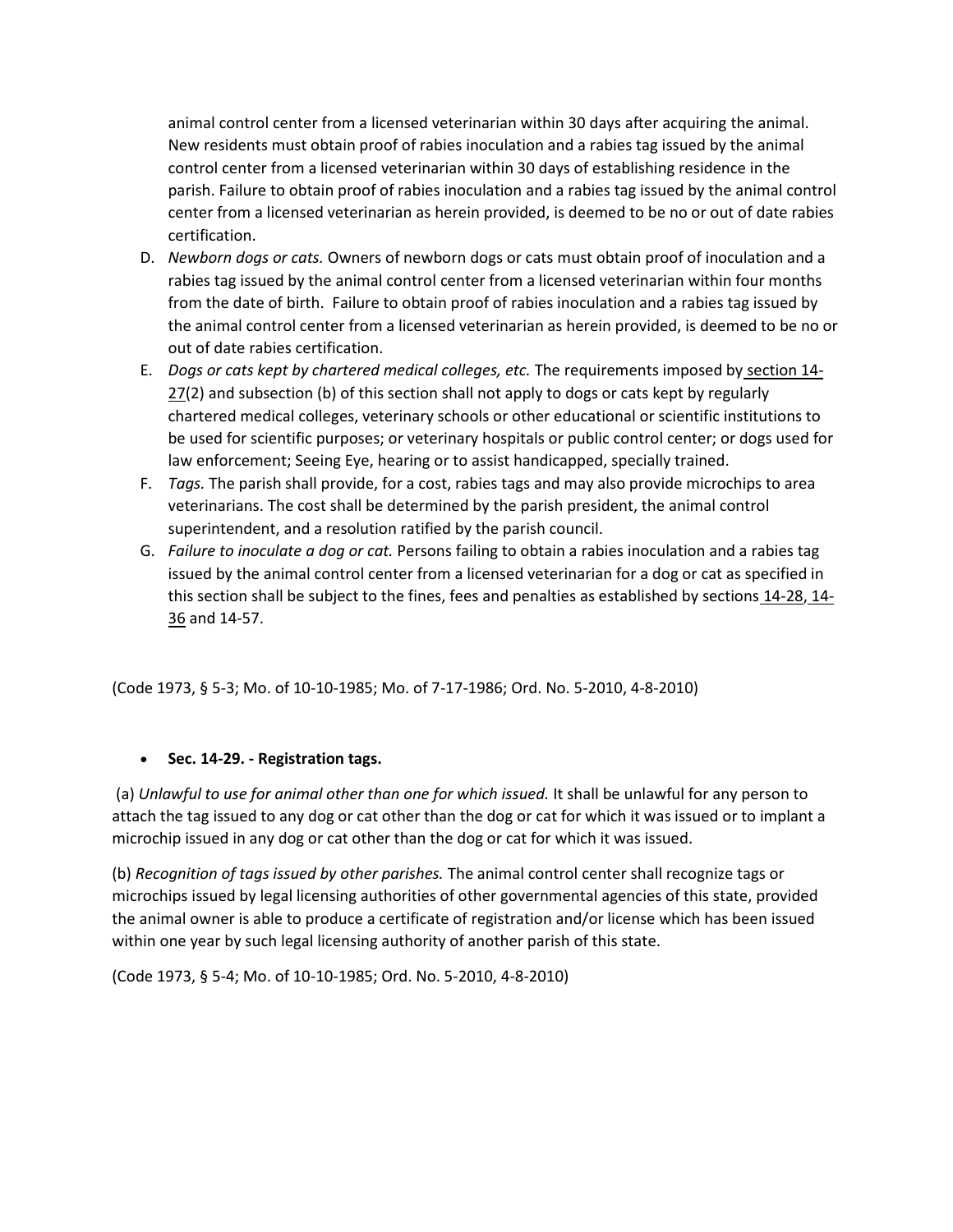## **Sec. 14-30. - Owner responsibility for dogs and cats.**

(a) *Running at large.* All dogs and cats shall be kept from running at large at all times. Failure of owners to prevent their dogs or cats from running at large shall constitute a misdemeanor.

(b) *Nuisances.* No dog or cat shall cause a nuisance.

(c) *Abandoning, leaving, etc.* It shall be unlawful for any person to abandon, leave, desert, or relinquish possession of a dog or cat within the parish when the said dog or cat does not meet the requirements of possession under [section 14-27.](https://library.municode.com/la/west_baton_rouge_parish/codes/code_of_ordinances?nodeId=PTIICOOR_CH14ANFO_ARTIIDOCA_DIV1GE_S14-27REPO)

(d) *Female dogs and cats in heat.* Female dogs and cats in heat shall be secured in such a manner as to prevent contact with a male of the same species except for planned breeding.

(e) *Any behavior deemed nuisance.* The owner of any dog or cat shall be held responsible for any behavior of the dog or cat deemed a nuisance under the provisions of article II.

(Code 1973, § 5-5; Mo. of 10-10-1985; Ord. No. 5-03, 3-27-2003; Ord. No. 5-2010, 4-8-2010)

## **Sec. 14-31. - Animal bite cases.**

The breaking of the skin of a human being by an animal biting or scratching a human being shall be considered a bite case. A bite by an animal that breaks of the skin of a human being is a nuisance under this article. If any person shall report to the municipal police department, sheriff's office, West Baton Rouge Health Unit or the animal control center that a dog or cat has bitten or scratched him or any other person, when such bite or scratch has broken the skin, the Animal Control Superintendent shall direct the owner of the dog or cat to confine it for a ten-day observation period in the kennels at the animal control center or, should the owner prefer, in an established veterinary hospital. The agency on its own authority or if ordered by the superintendent, may extend the length of the quarantine period. All bite cases must be reported to the animal control center, sheriff's office, West Baton Rouge Health Unit, or to a municipal police department as soon as possible, and in no case more than 24 hours after such bite. It shall be the responsibility of the owner of the animal and the person bitten to report such fact to the proper authorities as stated herein. Failure to do so shall constitute a misdemeanor.

- a. All animals which have broken the skin of a human being and are found dead are to be immediately impounded and their heads sent to the department of health and human resources laboratory or other approved facility for examination for rabies.
- b. All animal bite cases, except those as provided for in section **(m)**, are to be impounded and transported to the animal control center or veterinarian of the owner's choice for quarantine only by officers of the animal control center or their agents. Because of extenuating circumstances, an animal control officer may permit the owner to transport his or her animal to a veterinarian; however, it shall be the animal control officers' responsibility to ensure that the animal in question be delivered to the appropriate designated veterinarian for observation within 12 hours after the bite or scratch.
- c. When an owner chooses to confine his dog or cat within a veterinary hospital, the owner shall have twelve (12) hours from the time of the bite or scratch to do so. The animal must be confined at a veterinary facility within West Baton Rouge Parish or a bordering parish. The owner shall advise the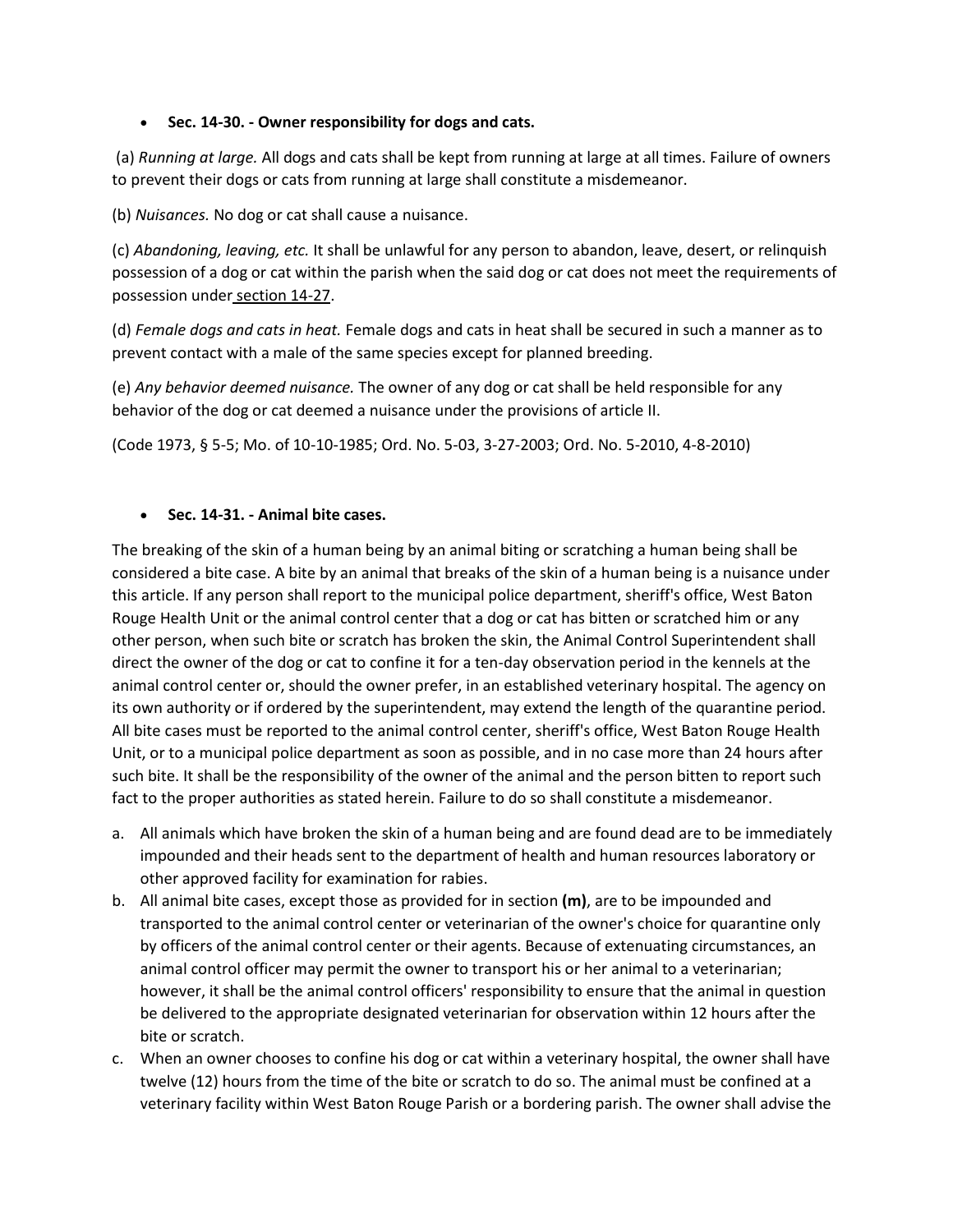animal control center of which veterinary hospital the dog or cat will be confined in and shall advise the veterinarian that the dog or cat is to be placed under observation for biting or scratching. If the dog or cat is not confined within twelve (12) hours, the superintendent may contact local law enforcement to issue a citation to the owner or the dog or cat shall be apprehended and confined by the animal control center.

- d. Each veterinarian caring for a dog or cat quarantined for biting or scratching shall submit a report to animal control center as to the health status of the dog or cat observed by him at the end of the tenday observation period.
- e. If any dog or cat dies during the ten-day observation period, whether at the veterinary hospital or at the animal control center, the superintendent shall have the head of such dog or cat submitted to the state department of health and human resources laboratory or other approved facility for examination for rabies.
- f. If any dog or cat placed under observation for biting or scratching has been injured or becomes sick, in such a state that its recovery is seriously in doubt, or if the sickness of such dog or cat endangers the health of other animals or persons, the superintendent shall have said dog or cat humanely euthanized and its head submitted to the department of health and human resources laboratory or other approved facility for examination for rabies.
- g. In cases where a bite wound or scratch, which has broken the skin, is on the head or neck of the victim, the superintendent may have the animal humanely euthanized to expedite test results to permit the rapid determination of the need for rabies post-exposure prophylaxis. The rabies vaccination status of the animal should be evaluated in making this decision. The superintendent may consult with the state public health veterinarian to authorize the humane euthanization of the animal prior to the expiration of the ten-day observation period.
- h. If a petition has been filed to declare an animal/dog dangerous or vicious under [section](https://library.municode.com/la/west_baton_rouge_parish/codes/code_of_ordinances?nodeId=PTIICOOR_CH14ANFO_ARTIIDOCA_DIV1GE_S14-32DAVIDO) **14-32**, the animal/dog shall not be returned to the owner or humanely destroyed until a final and definitive adjudication under [section](https://library.municode.com/la/west_baton_rouge_parish/codes/code_of_ordinances?nodeId=PTIICOOR_CH14ANFO_ARTIIDOCA_DIV1GE_S14-32DAVIDO) **14-32**. The return of the impounded animal/dog shall be determined by the final and definitive adjudication under [section](https://library.municode.com/la/west_baton_rouge_parish/codes/code_of_ordinances?nodeId=PTIICOOR_CH14ANFO_ARTIIDOCA_DIV1GE_S14-32DAVIDO) **14-32**, if any. During the adjudication under [section](https://library.municode.com/la/west_baton_rouge_parish/codes/code_of_ordinances?nodeId=PTIICOOR_CH14ANFO_ARTIIDOCA_DIV1GE_S14-32DAVIDO) **14-32** impoundment fees and charges shall apply.
- i. An animal which has bitten or scratched and has an out of date or no current rabies inoculation record (tag), will not be released to the owner until the animal has been inoculated for rabies by a licensed veterinarian after the quarantine period has ended.
- j. In order for an animal that is suspected of having bitten or scratched to remain impounded, the victim must have the bite or scratch verified and documented by a licensed medical doctor or animal control officer within 24 hours. Proof of any doctor visit for the resulting wound may be provided to the animal control center.
- k. Any doctor, hospital, clinic, or other medical facility within the parish that examines and or treats an animal bite of any nature must notify the animal control center.
- l. Any certified enforcement dog belonging to a law enforcement agency is exempt from this requirements of this section. The vaccination status of all enforcement dogs shall be retained by the agency involved.
- m. Home confinement for observation of a dog or cat involved in a bite or scratch may be allowed, at the discretion of the superintendent, if the following conditions are met:
	- 1. The dog or cat is currently licensed and vaccinated with an approved rabies vaccine from a licensed veterinarian.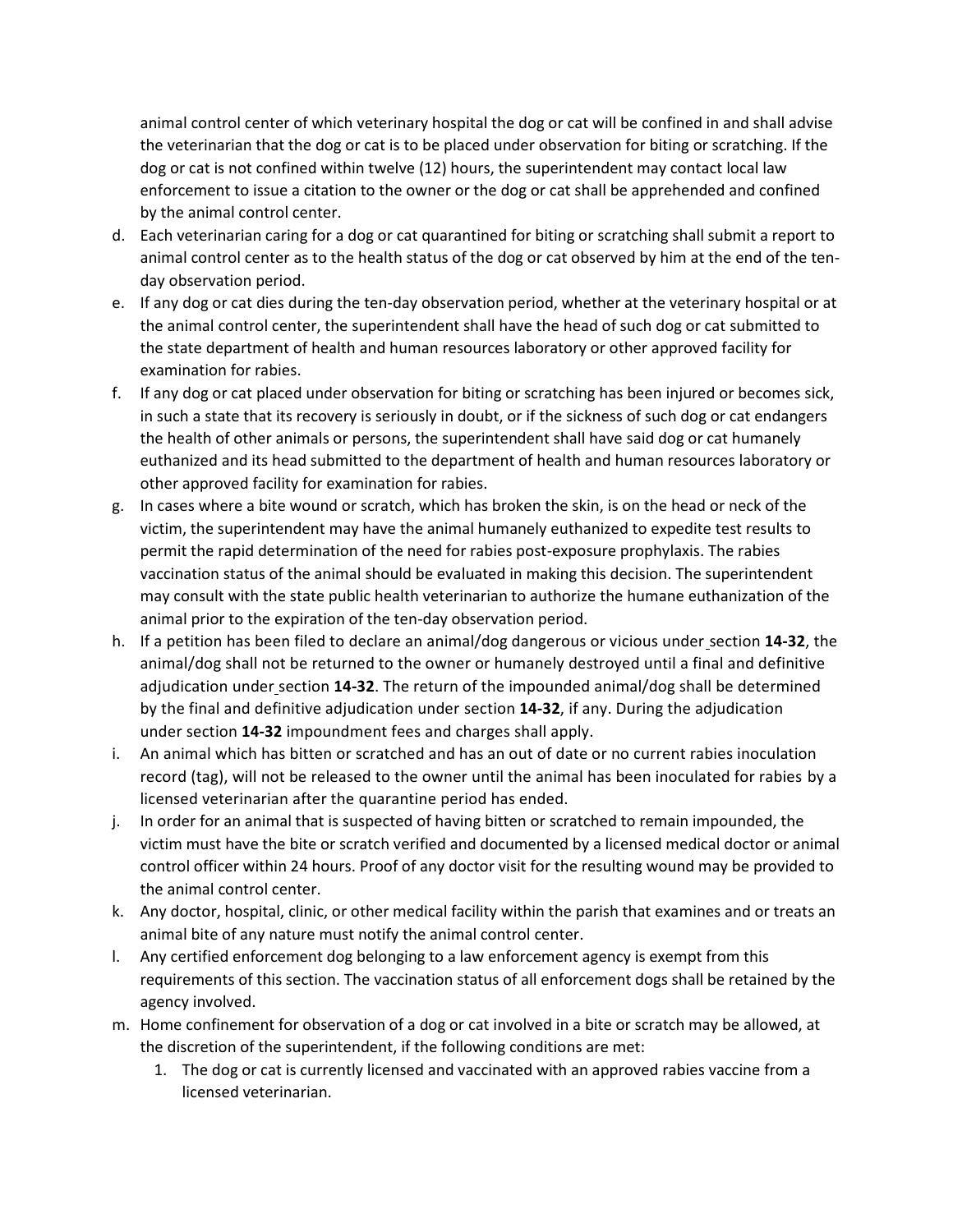- 2. The owner was in compliance with the applicable leash law or confinement requirements of this chapter at the time of the bite.
- 3. The district attorney, the sheriff, or an officer of the animal control center choose to not file a petition to have the dog declared dangerous or vicious under **14-32**.
- 4. The confinement and conditions thereof have specific approval of the bitten or scratched party, or his proper legal representative, as evidenced by a signed, written agreement, which agreement shall hold the superintendent and the parish harmless for any loss or damage whatsoever which may result from the allowance of such confinement.
- 5. Immediately upon expiration of the ten-day observation period, a licensed veterinarian shall examine the dog or cat and certify to the animal control center the health and condition of the animal.
- 6. If the superintendent determines that a dog or cat may be confined at the home of its owner, the owner shall notify the West Baton Rouge Health Unit's medical director or the animal control center immediately if the animal shows any symptoms of sickness or abnormal behavior or escapes or dies during confinement. Persons having custody shall surrender the carcass of the dog or cat which dies during confinement to the animal control center.
- n. Any animal which is severely injured, deemed feral, severely aggressive, or suffering from an obvious infectious / contagious disease at the time of impoundment may, at the discretion of the animal control superintendent and the lead CAET, be destroyed in a lawful and humane manner immediately and without waiting the prescribed holding period. This action may be taken, if, in the opinion of the animal control superintendent and the lead CAET, the animal's condition is such that imminent destruction is necessary as a humane gesture, and for the protection of other animals or humans with which the animal may come into contact with. Any animal so destroyed may be disposed of at the discretion of the animal control center.

(Code 1973, § 5-6; Mo. of 10-10-1985; Ord. No. 5-2010, 4-8-2010)

## **Sec. 14-32. - Dangerous and vicious dogs.**

The parish hereby adopts and incorporates R.S. 14:102.12 through R.S. 14:102.18 and as hereafter amended by the state legislature, as the parish ordinance for the regulation, enforcement and determination of dangerous or vicious dogs.

### (Ord. No. 5-2010, 4-8-2010)

**Editor's note—** Ord. No. 5-2010, adopted Apr. 8, 2010, repealed [§ 14-32](https://library.municode.com/la/west_baton_rouge_parish/codes/code_of_ordinances?nodeId=PTIICOOR_CH14ANFO_ARTIIDOCA_DIV1GE_S14-32DAVIDO) in its entirety and enacted new provisions to read as herein set out. Prior to amendment, [§ 14-32](https://library.municode.com/la/west_baton_rouge_parish/codes/code_of_ordinances?nodeId=PTIICOOR_CH14ANFO_ARTIIDOCA_DIV1GE_S14-32DAVIDO) pertained to animal control officer. See Code Comparative Table for derivation.

## **Sec. 14-33. - Dangerous dog tag and microchip.**

(a) A dangerous dog tag, supplied by the animal control center, shall be purchased annually and affixed to the dog's collar of all dogs declared dangerous under [section 14-32](https://library.municode.com/la/west_baton_rouge_parish/codes/code_of_ordinances?nodeId=PTIICOOR_CH14ANFO_ARTIIDOCA_DIV1GE_S14-32DAVIDO) and shall be worn at all times.

(b) In addition to the dangerous dog tag for dogs declared dangerous under [section 14-32,](https://library.municode.com/la/west_baton_rouge_parish/codes/code_of_ordinances?nodeId=PTIICOOR_CH14ANFO_ARTIIDOCA_DIV1GE_S14-32DAVIDO) a microchip for identification purposes shall be implanted beneath the dog's skin to identify the said dog as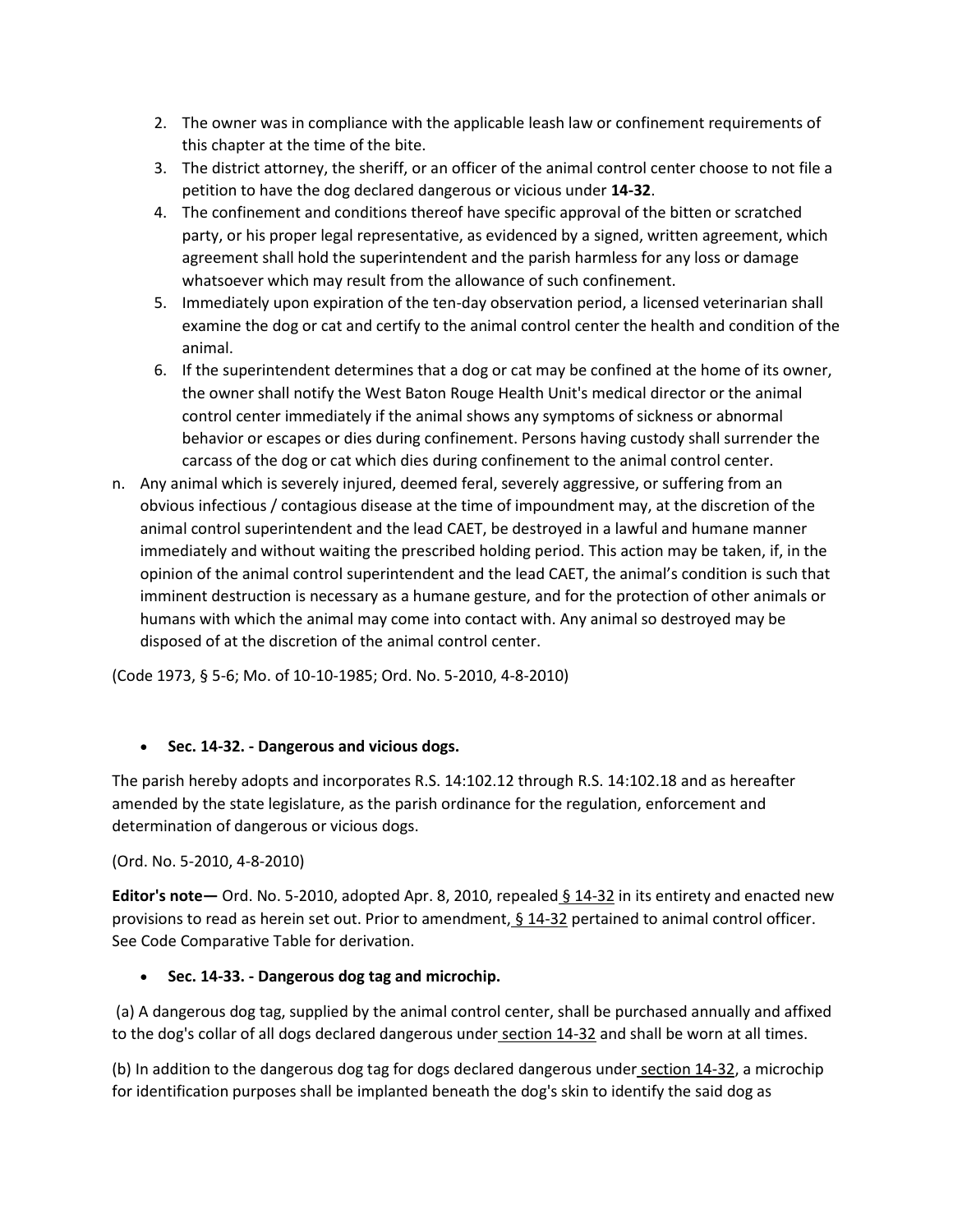dangerous. Such microchip for identification purposes shall be implanted, at the owner's sole expense, by a licensed veterinarian or person trained to implant the microchip and authorized as such by any state, city or town. Any dangerous dog already implanted with a microchip for other purposes need not be re-implanted if the existing micro will serve the purpose and intent of this section and can properly identify that dog.

(Ord. No. 5-2010, 4-8-2010)

**Editor's note—** Ord. No. 5-2010, adopted Apr. 8, 2010, repealed [§ 14-33](https://library.municode.com/la/west_baton_rouge_parish/codes/code_of_ordinances?nodeId=PTIICOOR_CH14ANFO_ARTIIDOCA_DIV1GE_S14-33DADOTAMICH) in its entirety and enacted new provisions to read as herein set out. Prior to amendment,  $\underline{S}$  14-33 pertained to penalty. See Code Comparative Table for derivation.

## **Sec. 14-34. - Miscellaneous.**

(a) The animal control center, in the exercise of its discretion, shall have the authority to make whatever inspections are deemed necessary to ensure that the provisions R.S. 14:102.14 B, C, D and E are being complied with by the owner of a dog declared dangerous.

(b) An owner of a dangerous dog shall have the option to have said dog humanely euthanized at the owner's expense by the animal control center or licensed veterinarian if said owner is unable or unwilling to comply with the provisions R.S. 14:102.14 B, C, D and E or a dangerous dog may be humanely euthanized pursuant to R.S. 14:102.16 C.

(c) The owner or keeper shall sign a hold-harmless and indemnification clause in favor of the West Baton Rouge Parish, City of Port Allen and the Towns of Brusly and Addis upon the release of a dog declared dangerous.

(d) The owning, keeping or harboring of a dangerous dog in violation of this article is deemed a public nuisance.

(e) It shall be unlawful for any person to release any animal captured by or in a trap set by animal control center or its agents. Traps set by the West Baton Rouge Animal Control Center or its agents shall be clearly marked as traps of the West Baton Rouge Animal Control Center.

(f) It shall be unlawful for any person to damage, remove or tamper with a dangerous dog tag or microchip issued or implanted under the authority of this article.

(g) Animal control officers and/or law enforcement officers are hereby authorized to enter upon any lot, tract or parcel of land for the purpose of seizing and impounding any animal found thereon in violation of this article II and III of this chapter.

(Ord. No. 5-2010, 4-8-2010)

## **Sec. 14-35. - Animal control superintendent.**

(a) *Appointment.* The animal control superintendent and any animal control officers shall be classified parish employees. The parish president shall appoint an animal control superintendent and such other personnel as it deems proper for maintaining a public animal shelter and to enforce the provisions of this article pertaining to the animal control center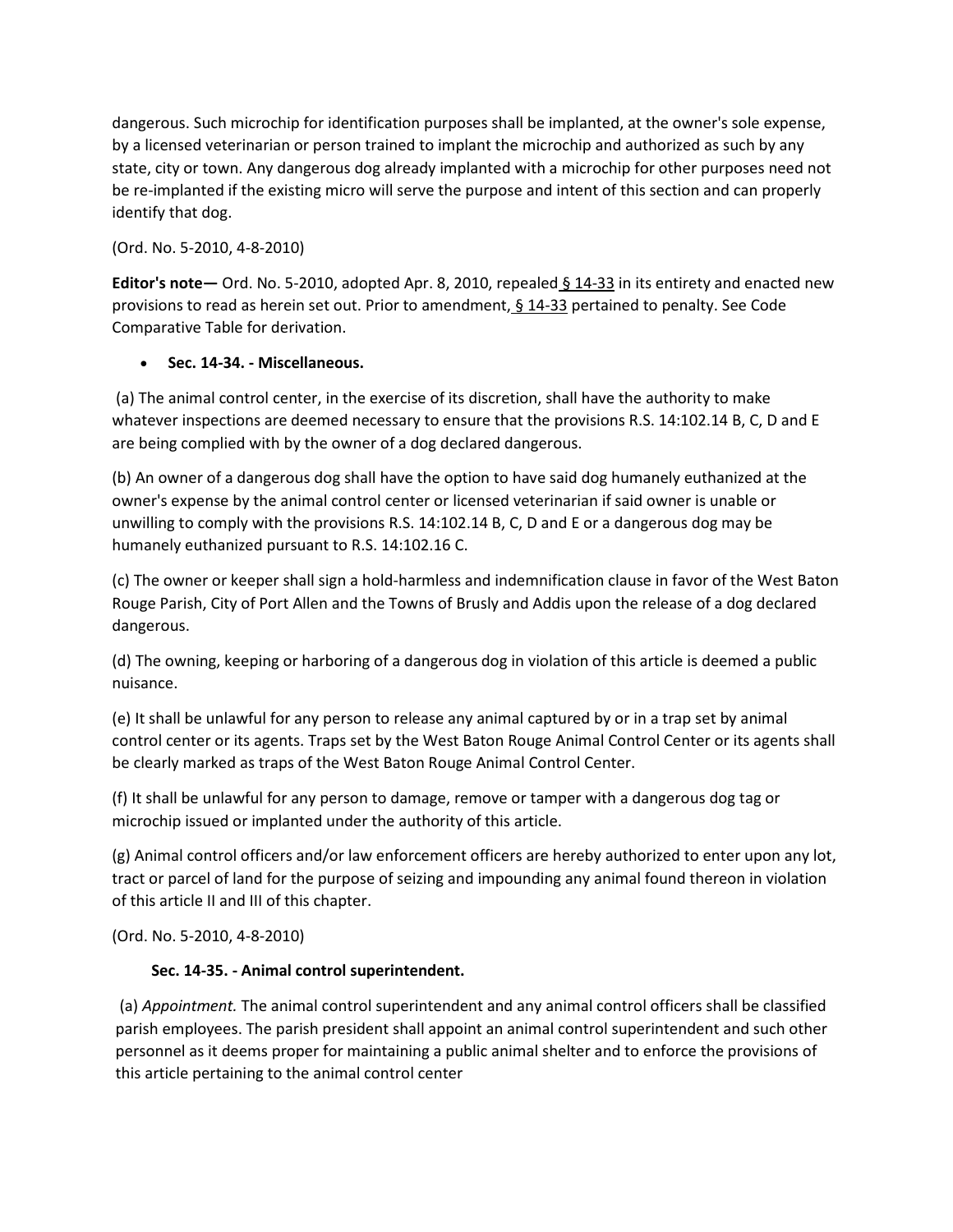(b) *Authority to issue citations.* The animal control director and any animal control officers shall be duly commissioned animal control officers, who shall have the authority to issue citations in the enforcement of this article. The animal control director and officers may also be commissioned by the West Baton Rouge Parish Sheriff or any municipal police department within the parish.

(Ord. No. 5-2010, 4-8-2010)

# **Sec. 14-36. - Penalty.**

(a) Any person who violates section of Article II, except a violation of [section 14-32,](https://library.municode.com/la/west_baton_rouge_parish/codes/code_of_ordinances?nodeId=PTIICOOR_CH14ANFO_ARTIIDOCA_DIV1GE_S14-32DAVIDO) shall upon conviction by a court of competent jurisdiction, be deemed guilty of a misdemeanor and may be fined any amount up to \$250.00, or be imprisoned for not more than 180 days or both fined and imprisoned, in the discretion of the court.

(b) Each day a violation of this article continues following the issuance of a citation(s) by any law enforcement officer or animal control officers to the owner of the animal causing the violation shall be deemed separate and subsequent violation of this article and punishable hereunder as such without the necessity of issuing separate and subsequent citations for each day the ordinance violation continues.

(c) Any person who violates [section 14-32](https://library.municode.com/la/west_baton_rouge_parish/codes/code_of_ordinances?nodeId=PTIICOOR_CH14ANFO_ARTIIDOCA_DIV1GE_S14-32DAVIDO) shall be subject to the penalty and fines as provided therein.

(Ord. No. 5-2010, 4-8-2010)

- **Secs. 14-37—14-54. - Reserved.**
- **DIVISION 2. - IMPOUNDMENT**
- **Sec. 14-55. - Procedure.**

It shall be the duty of the animal control center through its superintendent, and officers to upon: call, complaint, or otherwise patrol the streets, roads, private or public places of the parish with proper equipment and seize / impound any dog or cat that are causing a nuisance, not inoculated, not licensed, not wearing a valid rabies tag, suspected of being dangerous or vicious, being kept in an inhumane manner, being treated cruelly, improperly tethered or tied out, allowed to run freely, not leashed, allowed to roam or be at large, or are otherwise in violation of state law or the provisions of this article. The animal control center, through its superintendent and officers shall have the authority to perform all such acts that may be deemed necessary to catch all dogs, cats, livestock, or any animals which are suspected to be in violation of articles II and III of this chapter on streets, roads, highways, commons, and public or private property within the parish.

**a.** Any dog or cat impounded by the animal control center and not reclaimed by the owner within the prescribed time limits may be placed for adoption as a pet, transferred to a rescue facility, or humanely euthanized. A good faith attempt to notify the owner shall be made by the animal control center. Animals which have a discernible sign of ownership, e.g., a registration tag, identifying collar, name tag, microchip, are well kept, or have a tattoo or brand shall be held for a period of six (6) days, after which they become the property of the animal control center, and may be disposed of by placement for adoption, transfer to a rescue facility, or humanely euthanized. If upon notification the owner does not wish to reclaim the animal and signs a release of their rights therein, the animal may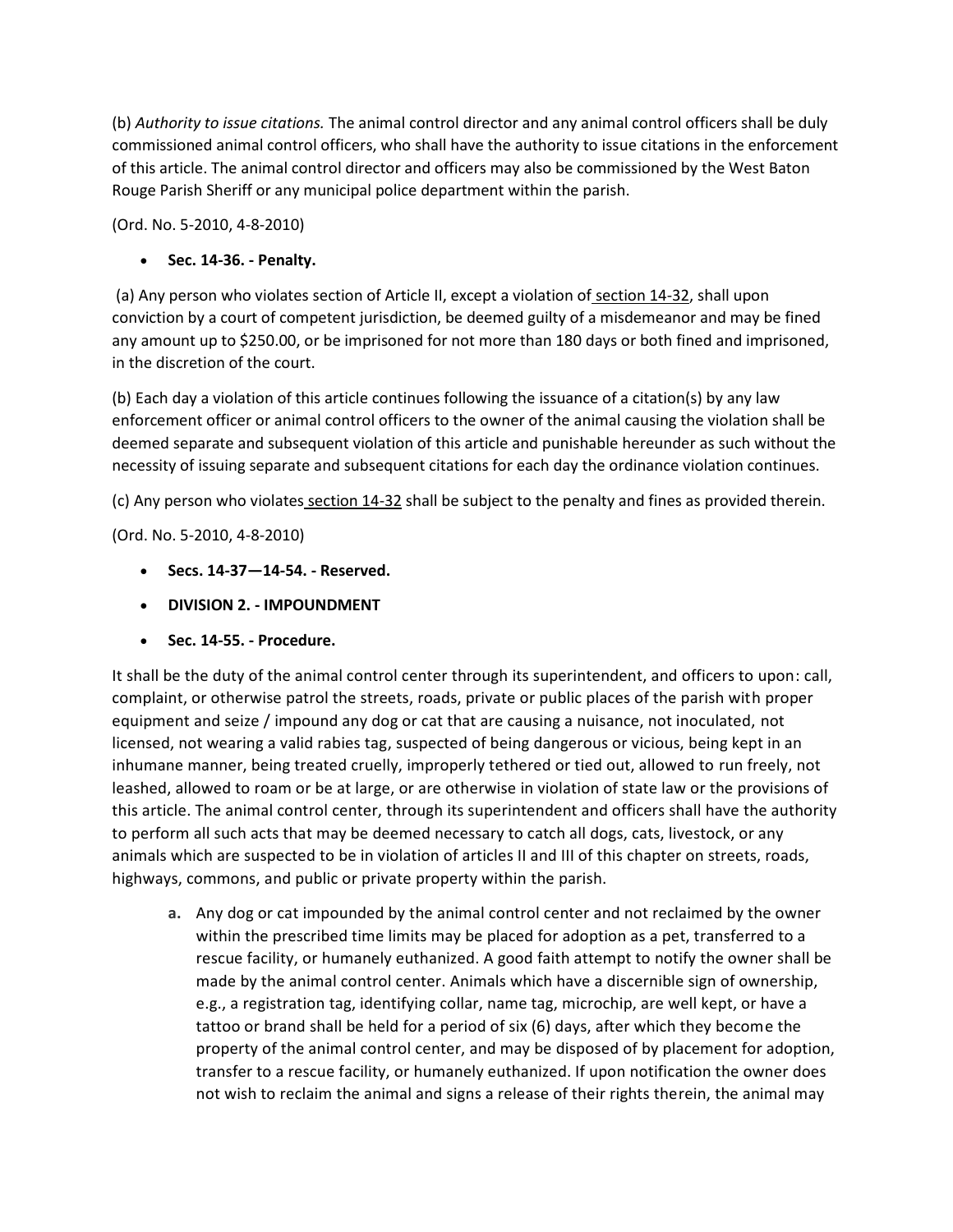be disposed of immediately by placement for adoption, transfer to a rescue facility, or humanly euthanized. Animals which have no discernible sign of ownership, e.g., no registration tag, no identifying collar, no tattoo, no brand, no name tag, no microchip, or are in poor condition shall be held for a period of three (3) days, after which they become the property of the animal control center and may be disposed of by placement for adoption, transfer to a rescue facility, or humanely euthanized.

- b. Any animal, having been impounded more than three (3) times, may at the discretion of the animal control center, be confiscated and the owner's rights forfeited.
- c. Impound fee for impoundment of any animal at a location other than the West Baton Rouge Parish Animal Control Center, because the animal control center is not properly equipped or manned to care for the animal, shall be the actual cost plus transportation cost.

(Code 1973, § 5-19; Mo. of 10-10-1985; Ord. No. 5-2010, 4-8-2010)

#### **Sec. 14-56. – Notice of impoundment.**

For impounded animals, the animal control center shall make a good faith attempt to contact the owner if the owner can be identified by registration tag, identifying collar, name tag, microchip, or any other means such as a tattoo or brand. The animal control center shall advise the owner of the animal on the conditions upon which the animal may be reclaimed. If the animal was not running at large at the time of taking, the animal control officer or agent thereof shall post a notice stating the reason the animals were seized and how they may be reclaimed. The notice shall be posted in a conspicuous location upon the property from which the animals were taken.

(Code 1973, § 5-20; Mo. 10-10-1985; Ord. No. 5-2010, 4-8-2010)

### **Sec. 14-57. - Redemption of impounded animals.**

Impounded animals, except those which have not been inoculated, or which are rabid or suspected of being rabid or have bitten or broken the skin of a human being or have been bitten by a rabid animal, or have been exposed to rabies or dogs impounded pursuant to **[section 14-32](https://library.municode.com/la/west_baton_rouge_parish/codes/code_of_ordinances?nodeId=PTIICOOR_CH14ANFO_ARTIIDOCA_DIV1GE_S14-32DAVIDO)**, may be released to the owner upon payment of all fines, fees, boarding cost, and inoculation cost.

- **a.** Any owner seeking to reclaim an impounded animal shall be required to pay all reclamation fees as set by the parish president, the animal control superintendent, and a resolution ratified by the parish council. Additionally, owners of impounded animals who cannot produce current proof of rabies vaccination/certification will be required to pay fees and/or fines as established by state law and/or the parish president, the animal control superintendent, and a resolution ratified by the parish council. In addition, the owner will reimburse the animal control department for any costs incurred for emergency veterinary medical care of the owner's animal. All animal control fines and fees shall be clearly posted in the animal control main office and on the department's web site.
- **b.** If an animal, in compliance with the terms of **[section 14-31](https://library.municode.com/la/west_baton_rouge_parish/codes/code_of_ordinances?nodeId=PTIICOOR_CH14ANFO_ARTIIDOCA_DIV1GE_S14-31ANBICA)** or **[14-32](https://library.municode.com/la/west_baton_rouge_parish/codes/code_of_ordinances?nodeId=PTIICOOR_CH14ANFO_ARTIIDOCA_DIV1GE_S14-32DAVIDO)** breaks the skin of a human being, there will be applicable fees, as established hereinabove, if the animal is held for observation at the animal control center shelter. The same fees shall be applicable when a dog is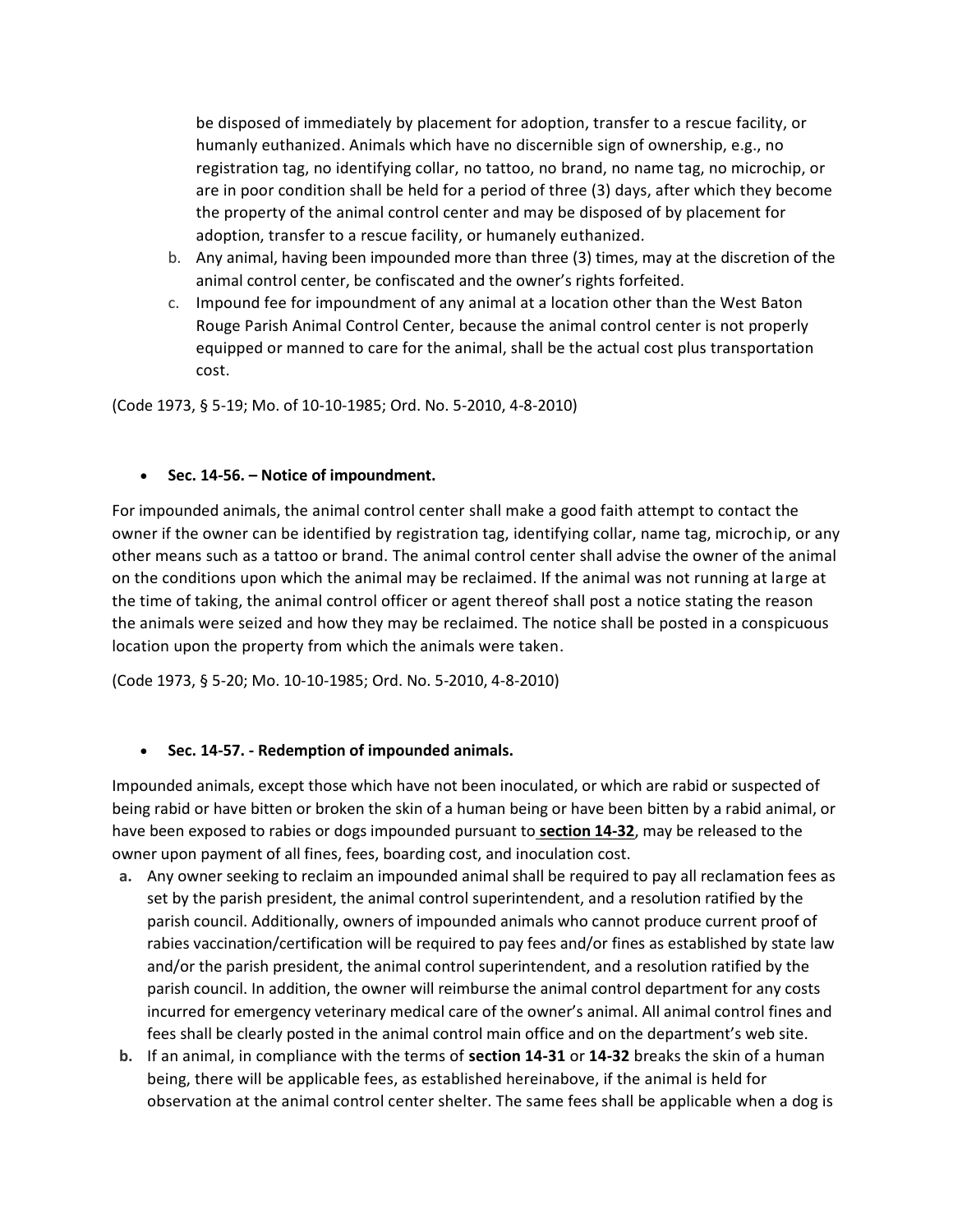impounded during a dangerous or vicious dog classification hearing or appeal as outlined in **[section 14-32](https://library.municode.com/la/west_baton_rouge_parish/codes/code_of_ordinances?nodeId=PTIICOOR_CH14ANFO_ARTIIDOCA_DIV1GE_S14-32DAVIDO)**.

- **c.** Upon proof of current rabies inoculation from other parishes or states, the animal control center will apply only those requirements as stated in **[section 14-28](https://library.municode.com/la/west_baton_rouge_parish/codes/code_of_ordinances?nodeId=PTIICOOR_CH14ANFO_ARTIIDOCA_DIV1GE_S14-28RE)**.
- **d.** Before releasing an impounded dog or cat, the owner shall be required to provide, in writing, the address the dog or cat is being released to, whether said address is within the parish or not.
- **e.** If a dog declared dangerous under **[section 14-32](https://library.municode.com/la/west_baton_rouge_parish/codes/code_of_ordinances?nodeId=PTIICOOR_CH14ANFO_ARTIIDOCA_DIV1GE_S14-32DAVIDO)** of this ordinance is relocated outside of the Parish by the owner, the West Baton Rouge Animal Control center shall notify the animal control center having jurisdiction over the release address that the dog has been declared dangerous under this article.

(Code 1973, § 5-21; Mo. of 10-10-1985; Ord. No. 5-2010, 4-8-2010)

**Secs. 14-58 Adoption Fees (Please note: 14-58 has not previously existed)**

Animals whose hold period has expired, and have become the property of the animal control center, may be put up for adoption. Individuals seeking to adopt an animal from the animal control center will be required to pay adoption fees as agreed to by the parish president and the animal control superintendent. Adoption fees may vary depending on the age of the animal, the kind of animal, and the amount of veterinary care the animal has received. Adoption fees may also vary during adoption events, promotional events, and/or events surrounding holidays. Current adoption fees shall be clearly posted in the animal control main office and on the department's website.

- **Secs. 14-59—14-84. – Reserved.**
- **ARTICLE III. - LIVESTOCK[\[2\]](https://library.municode.com/#fn_10)**
- **DIVISION 1. - GENERALLY**
- **Sec. 14-85. – Tethered Livestock.**

It shall be unlawful for any person to tether, picket or otherwise tie any livestock outside of a fence or enclosure, whether for grazing or other purposes.

(Code 1973, § 5-32; Ord. of 8-12-1970, § VI)

**Sec. 14-86. - Running at large.**

It shall be unlawful for any quadruped livestock; i.e. horse, equine, pony, cow, bull, ox, mule, donkey, bovine, sheep, hog, pig, goat, llama, alpaca or any barnyard fowl, i.e. chicken, guinea fowl, avian species, geese, bird, ducks, emu, turkey, or peacock to run, roam, or be at large on any public road, street, highway, commons, or on any land public or private other than that of the owner of such animals, within the parish.

(Code 1973, § 5-33; Ord. of 8-12-1970, § I)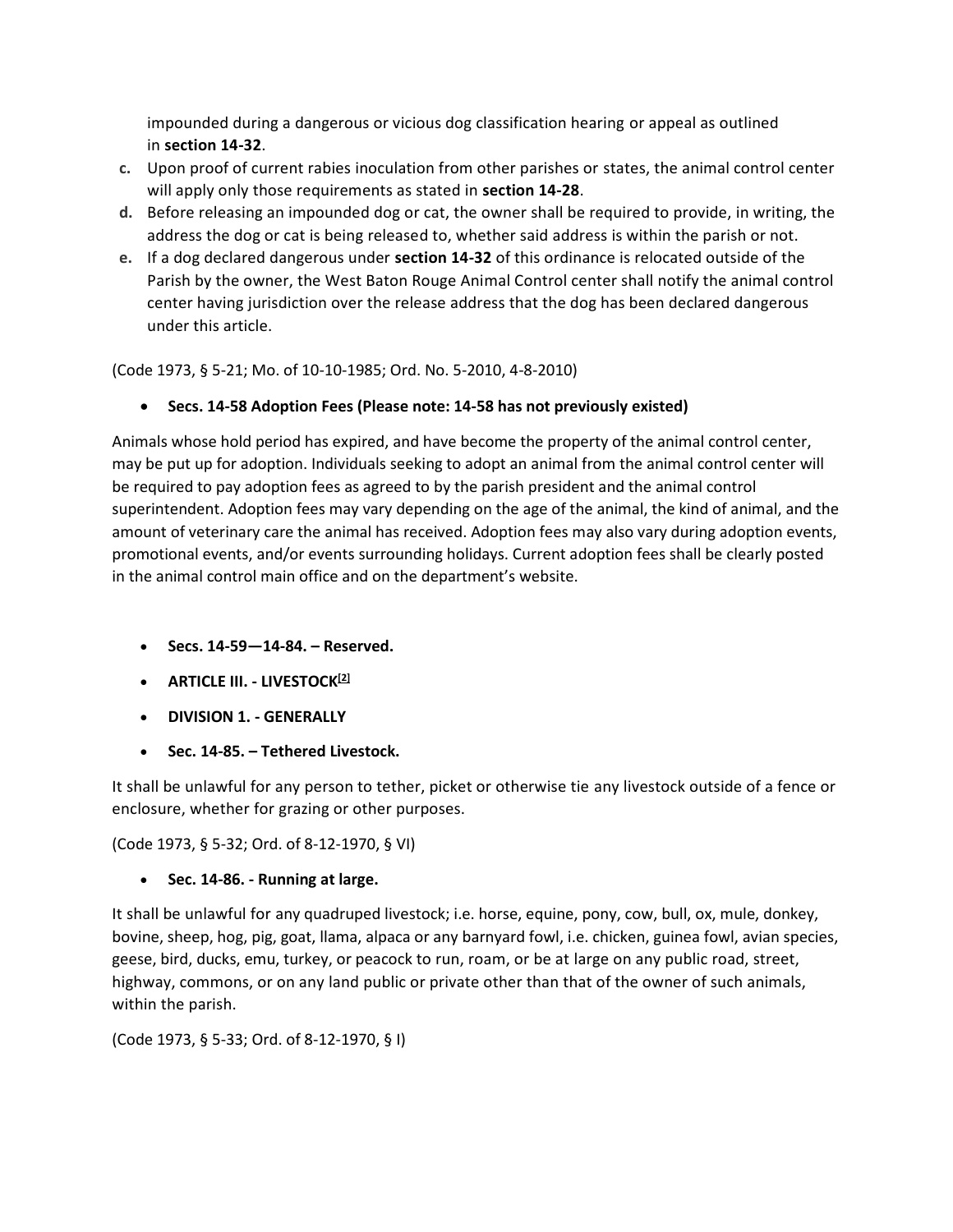### **Sec. 14-86.1. - Livestock prohibited.**

It shall be unlawful for any person to keep, possess or maintain any large quadruped livestock including, but not limited to, equines, llamas, alpacas, cows, horses, ponies, or cattle on any parcel of land unless such parcel of land shall have a minimum of one (1) acre of unobstructed pasture land for the first two (2) livestock animals, plus a minimum of one-half (½) an acre for each additional livestock animal within the parish. It shall be unlawful for any person to keep, possess or maintain any livestock on any parcel of land that is not zoned for the keeping of livestock under the West Baton Rouge Parish Zoning Ordinance, unless a special use zoning permit is granted under the West Baton Rouge Parish Zoning Ordinance to the owner of the parcel of land allowing the keeping, possessing and maintaining of livestock on the said parcel. Any person applying for a special use permit under this section shall not be required to pay any fees or costs for the application for or the issuance of a special use permit.

- a. No livestock shall cause a nuisance to any resident in the parish. Acts deemed public nuisances include, but are not limited to, conditions offensive or dangerous to the public health and safety by virtue of the number and living conditions of such livestock. "Conditions offensive or dangerous to public health, safety and welfare" include, but are not limited to conditions which attract insects and rodents, large numbers of animals kept in poor living conditions, unvaccinated animals, and odors which emanate beyond the property owned or controlled by the owner of the alleged nuisance livestock.
- b. No livestock located in this parish shall cause a nuisance to any inhabited residence located in West Baton Rouge Parish regardless of the zoning classification of the real estate the livestock is kept, possessed or maintained on.
- c. Minimum standards of care, parish ordinances, and state law concerning animal cruelty shall apply to the keeping of livestock in the parish.
- d. Owners of equines within the parish shall be required to comply with all state requirements for the owning of equines.
- e. Owners of impounded equines who cannot produce proof of a valid EIA (Coggins) test will be required to pay fees as established in **14-113**. Additionally, impounded equines who do not have a current EIA (Coggins) test shall not be released until they have been tested by a licensed veterinarian.
- f. The parcel size restrictions as set forth in section **14-86** shall not apply, provided livestock remain on or about their premises as noted below:
	- 1. In a building or structure such as a stable, barn, shed or pen being a minimum of one hundred fifty (150) feet, measured in a straight line, from the nearest point of a neighboring structure used for human habitation other than that of the owner, such as a residence, public eating place, church, school or hospital.
	- 2. The minimum distance requirements of section **14-86 (f) (1)** shall only apply to a structure, barn, shed, constructed or erected after the effective date of this chapter.

(Ord. No. 5-2010, 4-8-2010)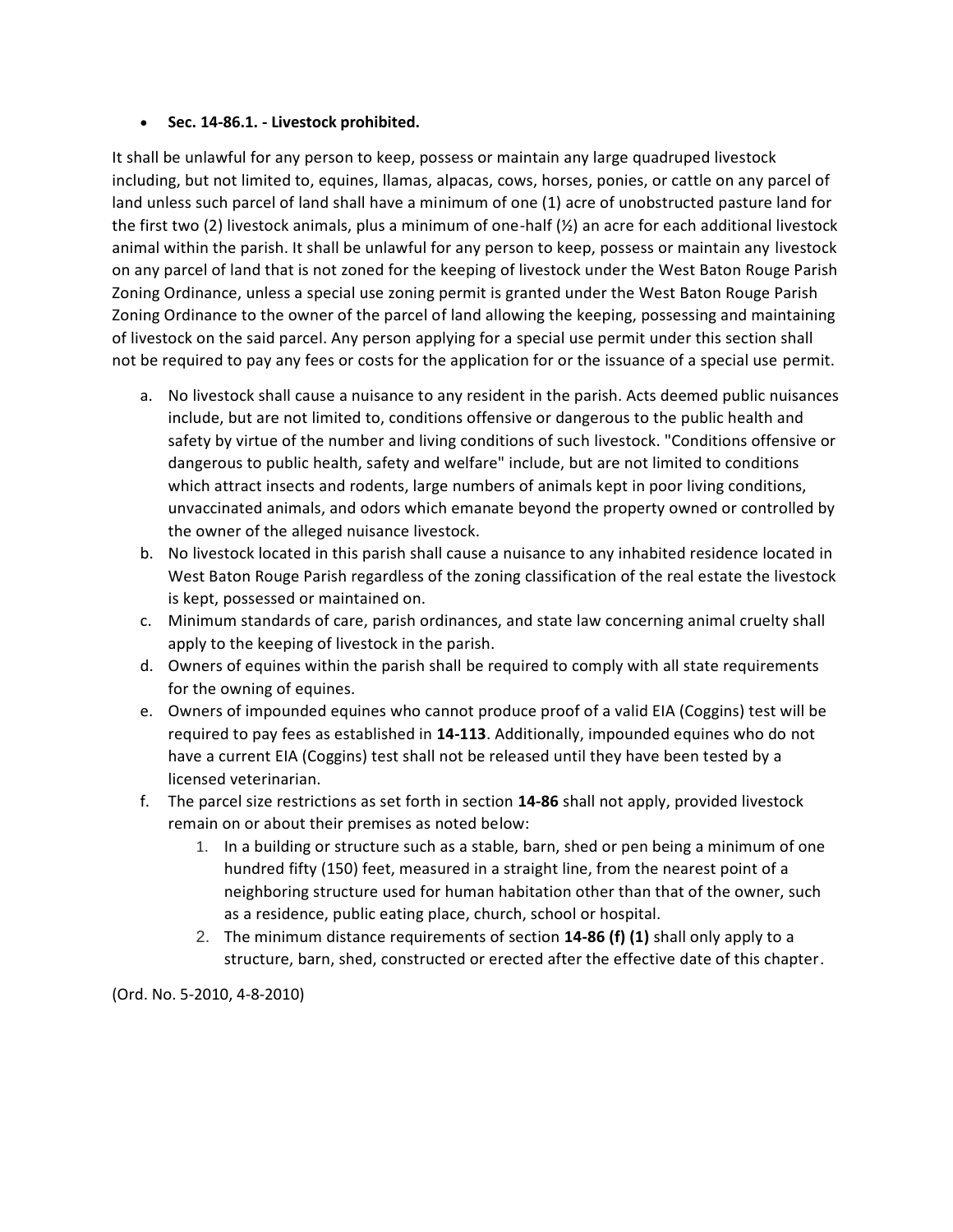### **Sec. 14-87. - Penalty for violation.**

The owner of any livestock, who shall suffer or permit any of said livestock to run, roam, or be at large, on any of the public street, road or highways or commons, or on any land other than that of the owner of the said livestock or on land leased by the owner of the said livestock or keep, possess or maintain any livestock, within the parish, in violation of sections  $14-86$ ,  $14-86.1$ ,  $14-86.1$  (a), and  $14-86.1$  (b) shall be guilty of a misdemeanor, and shall upon conviction in any court of competent jurisdiction, be fined in a sum not exceeding \$100.00, or imprisoned in the parish jail for a term not exceeding ten days, or both such fine and imprisonment, in the discretion of the court, for each such animal thus at large or kept; provided, that the court shall always have the right, in its discretion, when imposing a fine for the violation of this article, as herein provided, to impose an alternative jail sentence as herein provided, in case of the failure of the person convicted to pay the fine so imposed.

(Code 1973, § 5-34; Ord. of 8-12-1970, § II; Ord. No. 5-2010, 4-8-2010)

**Sec. 14-88. - Violations.**

For the purpose of [section 14-86](https://library.municode.com/la/west_baton_rouge_parish/codes/code_of_ordinances?nodeId=PTIICOOR_CH14ANFO_ARTIIILI_DIV1GE_S14-86RULA) or [section 14-86.1,](https://library.municode.com/la/west_baton_rouge_parish/codes/code_of_ordinances?nodeId=PTIICOOR_CH14ANFO_ARTIIILI_DIV1GE_S14-86.1LIPR) each such livestock that shall be, run or roam or kept, possessed or maintained, in violation of the provisions of [section 14-86](https://library.municode.com/la/west_baton_rouge_parish/codes/code_of_ordinances?nodeId=PTIICOOR_CH14ANFO_ARTIIILI_DIV1GE_S14-86RULA) or [section 14-86.1,](https://library.municode.com/la/west_baton_rouge_parish/codes/code_of_ordinances?nodeId=PTIICOOR_CH14ANFO_ARTIIILI_DIV1GE_S14-86.1LIPR) shall constitute a separate offense on the part of its owner. Each day a violation of these sections continues following the issuance of a citation(s) by any law enforcement officer to the owner of the animal causing the violation shall be deemed separate and subsequent violation of this article and punishable hereunder as such without the necessity of issuing separate and subsequent citations for each day the ordinance violation continues.

(Code 1973, § 5-35; Ord. of 8-12-1970, § III; Ord. No. 5-2010, 4-8-2010)

## **Sec. 14-89. – Chickens, birds, and other fowl (Please note: 14-89 has not previously existed)**

The keeping of chickens, roosters, geese, birds, guinea fowl, ducks, avian species, turkeys, or peacocks is prohibited in a recognized residential subdivision on lots of one (1) acre or less.

- 1. All chickens, or other fowl, or avian species shall be confined to the owner's property at all times.
- 2. Pens, coops, flight cages, or other enclosures shall be located a minimum of ten (10) feet from the nearest property line and minimum of fifty (50) feet from any residence other than that of the owner.
- 3. All enclosures shall be cleaned regularly to prevent an accumulation of food, fecal matter, or nesting material from creating a nuisance or unsanitary condition due to odor, vermin, debris, or decay.
- 4. Appropriate food, water, shelter and housing shall be provided to meet the requirements of the particular fowl or avian species in question.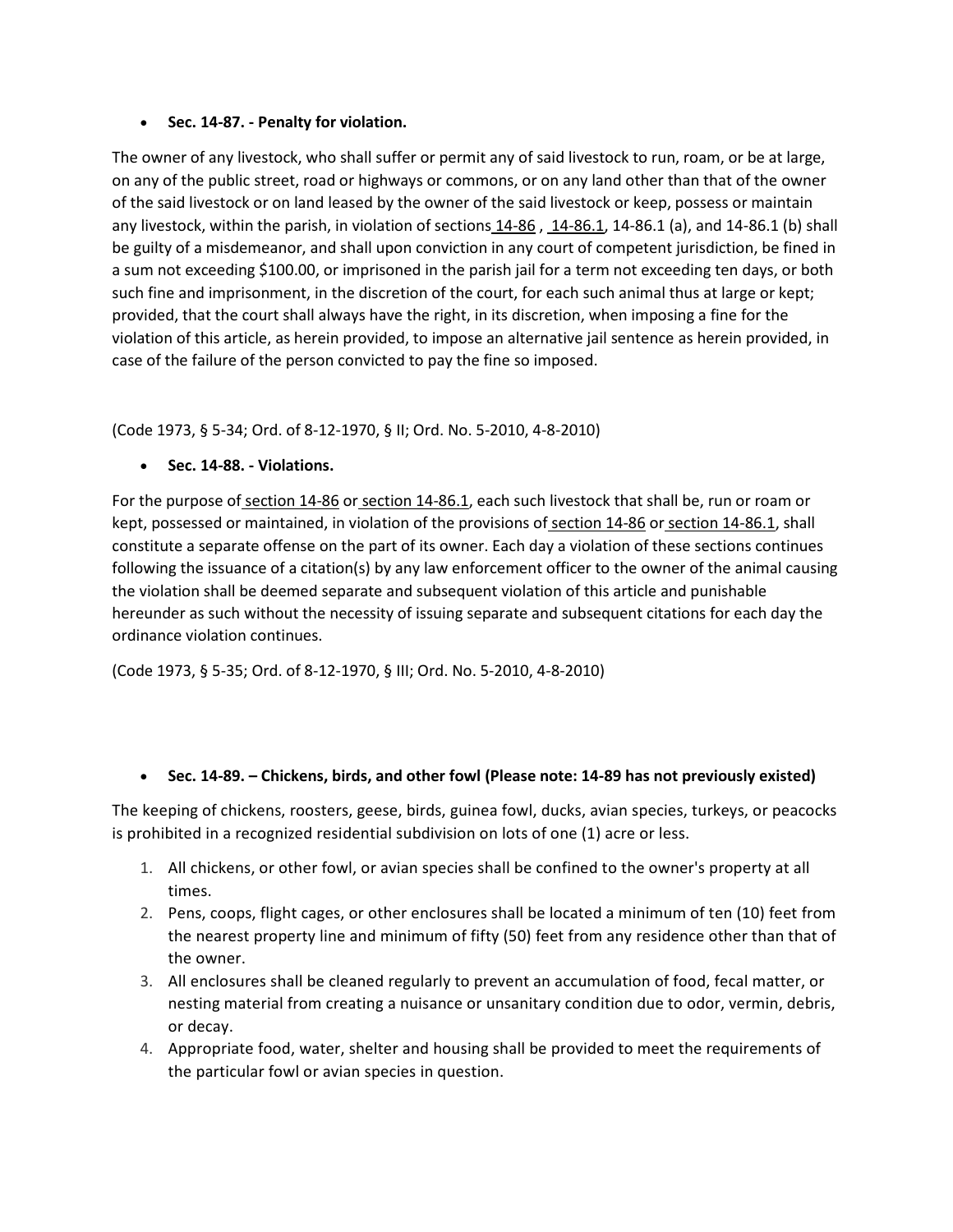- 5. No fowl or bird shall cause a nuisance. Owners of fowl or birds will be held responsible and liable for any damages they cause in the parish. Pens or yards in which fowl or birds are confined or maintained shall be cleaned regularly so that they are kept free from offensive odors which would disturb any person residing within a reasonable distance of said premises and the fowl or birds themselves shall be kept in such a fashion that noise emanating therefrom shall not be disturbing to such persons. The premises on which fowl or birds are kept shall be maintained so as to prevent disagreeable odors arising therefrom, or the presence or breeding of flies, mosquitoes, and other pests. Provisions shall be made for the removal and disposal of food wastes, bedding, dead fowl or birds and debris. Disposal facilities shall be so provided and operated as to minimize vermin infestation, odors, and disease hazards.
	- a. The provisions of section **14-89** shall apply upon the receipt of a complaint made to the animal control center with complainant's full name, address, and phone number. When a violation is determined to exist, the owner or keeper if known shall be ordered to correct the violation within the time period given on the warning notice. Failure to correct the violation may result in the chickens, fowl or other birds being impounded by the animal control center and held for a period of ten (10) days. If the owner is unknown, the chickens, birds, or other fowl in violation of section **14-89** may be immediately impounded by the animal control center. Owners seeking to reclaim impounded chickens, birds, or other fowl will be required to pay all reclamation fees as set by the parish president, the animal control superintendent, and a resolution ratified by the parish council. Any chickens, birds, or other fowl impounded by the animal control center and not reclaimed by the owner within the prescribed time limits may be sold, placed for adoption, transferred to a rescue facility, or humanely euthanized.
	- b. Chickens, birds, or other fowl whose hold period has expired and have become the property of the animal control center may be put up for adoption. Individuals seeking to adopt any chickens, birds, or other fowl from the animal control center may be required to pay adoption fees as agreed to by the parish president and the animal control superintendent. Adoption fees may vary depending on the age of the animal, the kind of animal, and the amount of veterinary care the animal has received. Adoption fees may also vary during adoption events, promotional events, and/or events surrounding holidays. Current adoption fees will be clearly posted in the animal control main office and on the department's website.
- **Secs. 14-90—14-110. - Reserved.**
- **DIVISION 2. - IMPOUNDMENT**
- **Sec. 14-111. – Impoundment of livestock.**

It shall be the duty of the animal control center through its superintendent, and officers to upon: call, complaint, or otherwise patrol the streets, roads, private or public places of the parish with proper equipment and seize / impound any horse, equine, pony, cow, bull, ox, mule, donkey, bovine, sheep, hog, pig, goat, llama, alpaca, any barnyard fowl, chicken, guinea fowl, avian species, geese, bird, ducks, emu, turkey, peacock or any other livestock running at large within the parish. Any livestock that are causing a nuisance, being kept in an inhumane manner, being treated cruelly, improperly tethered or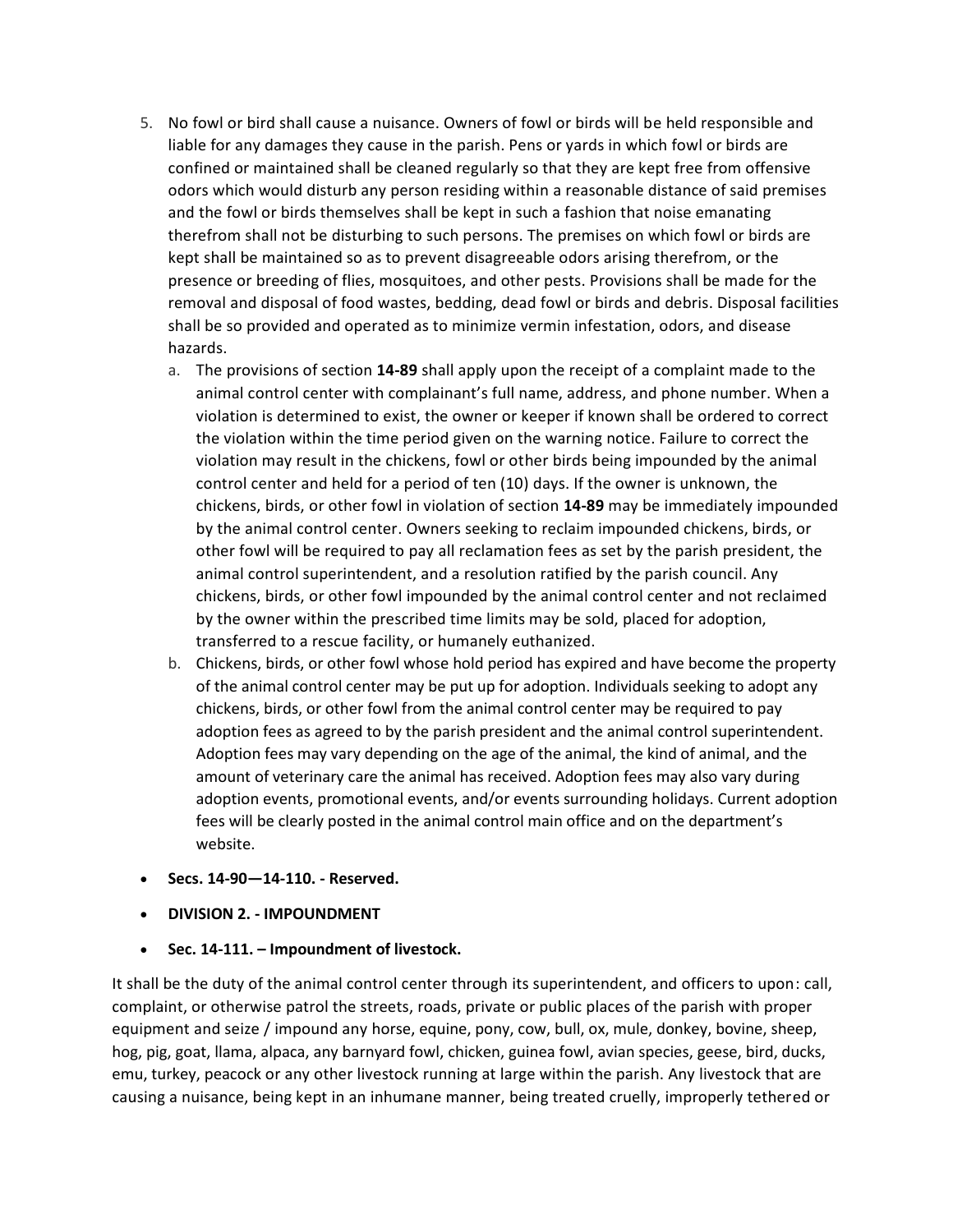tied out, allowed to run freely, allowed to roam or be at large, or are otherwise in violation of state law or the provisions of this article may be impounded or confined by the animal control center. Any livestock, having been impounded more than three (3) times, may at the discretion of the animal control center, be confiscated and the owner's rights forfeited

- a. No person shall be liable for any injury which an animal may receive while it is being impounded as provided in this article.
- b. Any livestock which is severely injured, deemed feral, severely aggressive, or suffering from an obvious infectious / contagious disease at the time of impoundment may, at the discretion of the animal control superintendent and the lead CAET, be destroyed in a lawful and humane manner immediately and without waiting the prescribed holding period. This action may be taken, if, in the opinion of the animal control superintendent and the lead CAET, the animal's condition is such that imminent destruction is necessary as a humane gesture, and for the protection of other animals or humans with which the animal may come into contact with. Any animal so destroyed may be disposed of at the discretion of the animal control center. The superintendent may additionally authorize a law enforcement officer to humanely euthanize said animal.

(Code 1973, § 5-36; Ord. of 8-12-1970, § IV)

## **Sec. 14-112. - Notice of impoundment.**

For impounded livestock, the animal control center shall make a good faith attempt to contact the owner if the owner can be identified by a tag, microchip, or any other means such as a tattoo or brand. If the livestock was not running at large at the time of taking, the animal control officer, or agent thereof, shall post a notice stating the reason the animals were seized and how they may be reclaimed. The notice shall be posted in a conspicuous location upon the property from which the livestock was taken.

(Code 1973, § 5-37; Ord. of 8-12-1970, § IV)

# **Sec. 14-113. – Redemption of impounded livestock**

Any owner seeking to reclaim impounded livestock shall be required to pay reclamation fees as set by the parish president, the animal control superintendent, and a resolution ratified by the parish council. Additionally, owners of impounded equine livestock who cannot produce current proof of license / EIA test will be required to pay fees and/or fines as established by state law and/or the parish president, the animal control superintendent, and a resolution ratified by the parish council. In addition, the owner will reimburse the animal control department for any costs incurred for emergency veterinary medical care of the owner's animal. All animal control fines and fees shall be clearly posted in the animal control main office and on the department's web site.

(Code 1973, § 5-38; Ord. of 8-12-1970, § IV; Mo. of 2-9-1995)